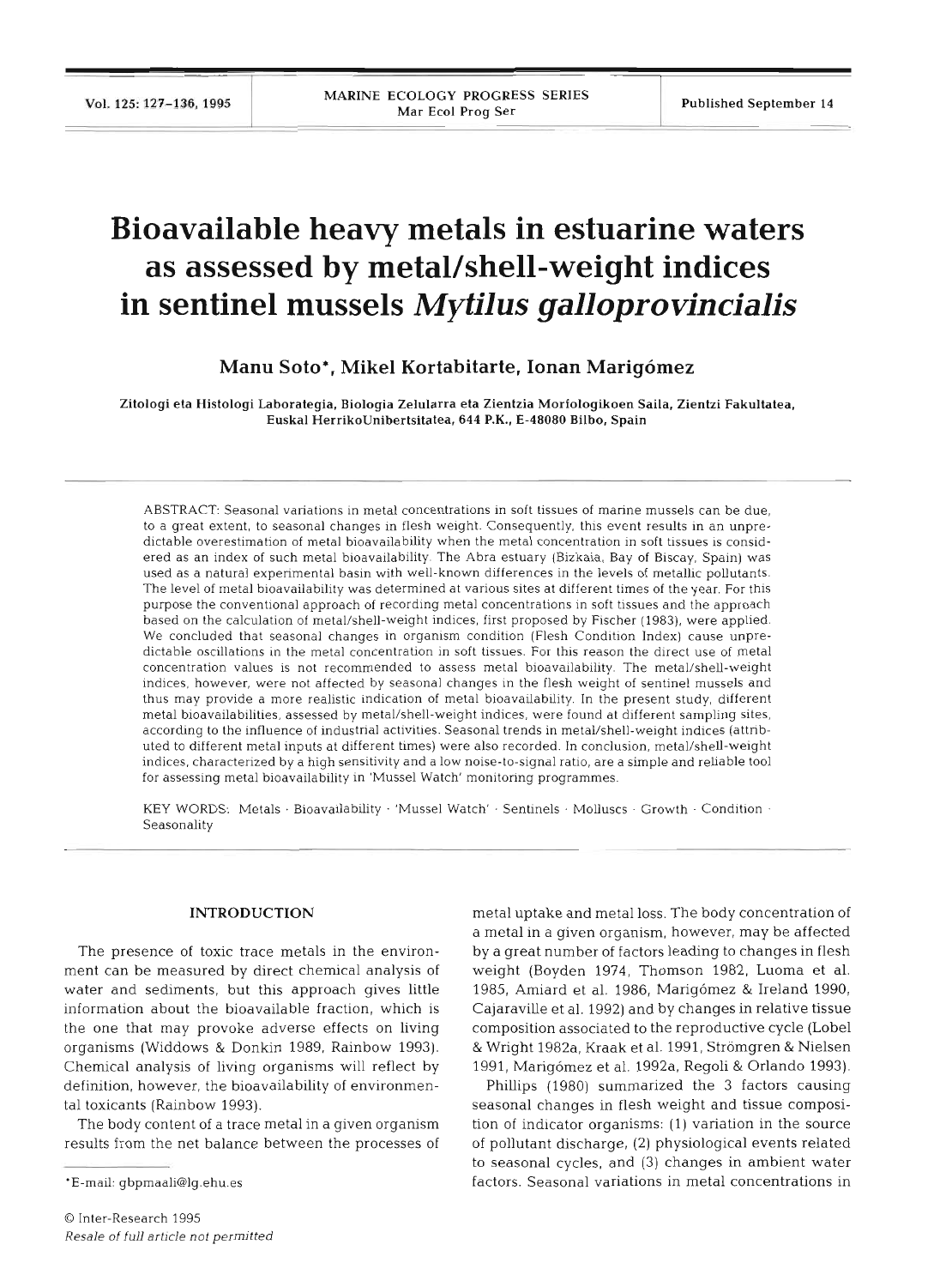Fig. 1. Location of the sampling sites within and outside the Abra estuary in the vicinity of Bilbao. Curved arrows show the main water currents within the estuary. Arrowed angle illustrates the main wind component in the study area

soft tissues of sentinel molluscs have also been reported, with maximum peak levels in winter and minimum peaks in summer (Amiard et al. 1986, Ikuta 1988, Savari et al. 1991, Bordin et al. 1992, Regoli & Orlando 1993). These fluctuations are not necessarily related to seasonal changes in metal bioavailability but may be related to seasonal changes in the flesh weight or in the relative tissue composition of sentinel organisms (Marigomez & Ireland 1990, Cajaraville et al. 1992, Marigómez et al. 1992a, Regoli & Orlando 1993).

Different approaches have been made in order to solve this problem. Fischer (1984) proposed the use of a metal index referring metal content to dry shell weight. Bordin et al. (1992) proposed the use of metal content instead of metal concentration. Additionally, Marigomez & Ireland (1990) applied Fischer's approach in laboratory studies to estimate metal bioavailability in winkles, since metal exposure and laboratory handling themselves cause flesh weight loss from non-accumulating tissues, such as gonad and reserve storage tissues. Regoli & Orlando (1993) used a similar index to conclude that a pronounced seasonality is observed in lead (Pb) concentration in the digestive gland of mussels whereas the total Pb content appears less variable.

Mussels have been used as sentinel organisms to assess metal bioavailability as metal content in soft tissues by shell weight unit ( $\mu$ g metal in soft tissues  $g^{-1}$ shell weight) in the Abra estuary in the vicinity of Bilbao, Spain. The main purpose of this investigation was to validate in the field the usefulness and reliability of the metal/shell-weight index (Fischer 1983, 1984, 1986, Marigomez & Ireland 1990, Marigomez et al. 1990) to indicate metal bioavailability from the water column.

## MATERIALS AND METHODS

**3**  Sampling sites are presented in Fig. 1. Experimental design. We used the Abra estuary, Spain, as a natural experimental basin with well-known differences in the levels of metallic pollutants (Azkona et al. 1984, Swindlehurst & Johnston 1991). The Abra estuary is located in Bizkaia (Bay of Biscay, from 43" 19' to 43" 23' N, from  $3^{\circ}$  0' 5" to  $3^{\circ}$  0' W) and limited to the NE by the Galea cliffs and to the NW by the Serantes cape.

The western sampling sites, Zierbena and Santurtzi, were expected to present intermediate levels of metallic pollution in water (Azkona et al. 1984, Swindlehurst & Johnston 1991). The eastern sampling sites within the estuary, Galea and Arngunaga, were expected to be heavily polluted. The coastal sites were Menakoz and Plentzia. Menakoz would receive little pollution from the Abra estuary but an important influence of wave turbulence. Plentzia  $(43^{\circ} 26' N, 2^{\circ} 55' W)$  is a small unpolluted estuary.

Mussels *Mytilus galloprovinciahs* Lmk. were collected monthly for 14 mo from September 1991 to October 1992 (10 September, 11 October, 6 November and 21 December 1991; 21 January, 19 February, 18 March, 4 May, 2 June, 1 July, 1 August, 31 August, 28 September and 27 October 1992). Based on previous studies (Marigómez et al. 1992b), mussels of both sexes, collected from the minimum low tide level and measuring 3.5 to 4.5 cm in maximum shell length, were used as sentinel specimens.

Sample processing and analysis. The mussels (50 site<sup>-1</sup> and mo<sup>-1</sup>) were immediately transferred to the laboratory in plastic bottles within portable iceboxes. Then, mussels were placed in plastic tanks in a thermostatized (13 to 15°C) continuous water-flow system with active charcoal and glass-wool filtered natural seawater for 48 h without food in order to depurate prior to metal analysis.

After dissection, soft tissues (after removing the byssus) were rinsed in distilled water and dried at 120°C for 48 h until constant weight was reached. Pools of 5 mussels (giving 10 replica per sample) were digested in concentrated nitric acid, diluted with 0.1 M nitric acid and analyzed by atomic absorption spectrophotometry (Perkin Elmer 2280 spectrophotometer) with simultaneous background correction and a sensitivity of 0.3 mg  $l^{-1}$  Merck standard solutions were diluted in 0.1 M nitric acid for calibration. Seven metals were analyzed, cadmium (Cd), chromium (Cr), lead (Pb), nickel (Ni), copper (Cu), zinc (Zn) and iron (Fe).

The length (L, maximum measure along the anterior-posterior axis), height (H, maximum dorsoventral axis), and width (W, maximum lateral axis) of each mussel shell were measured to the nearest millimetre with Vernier callipers. The shell size factor (SSF) was

Mar Ecol Prog Ser 125: 127-136, 1995

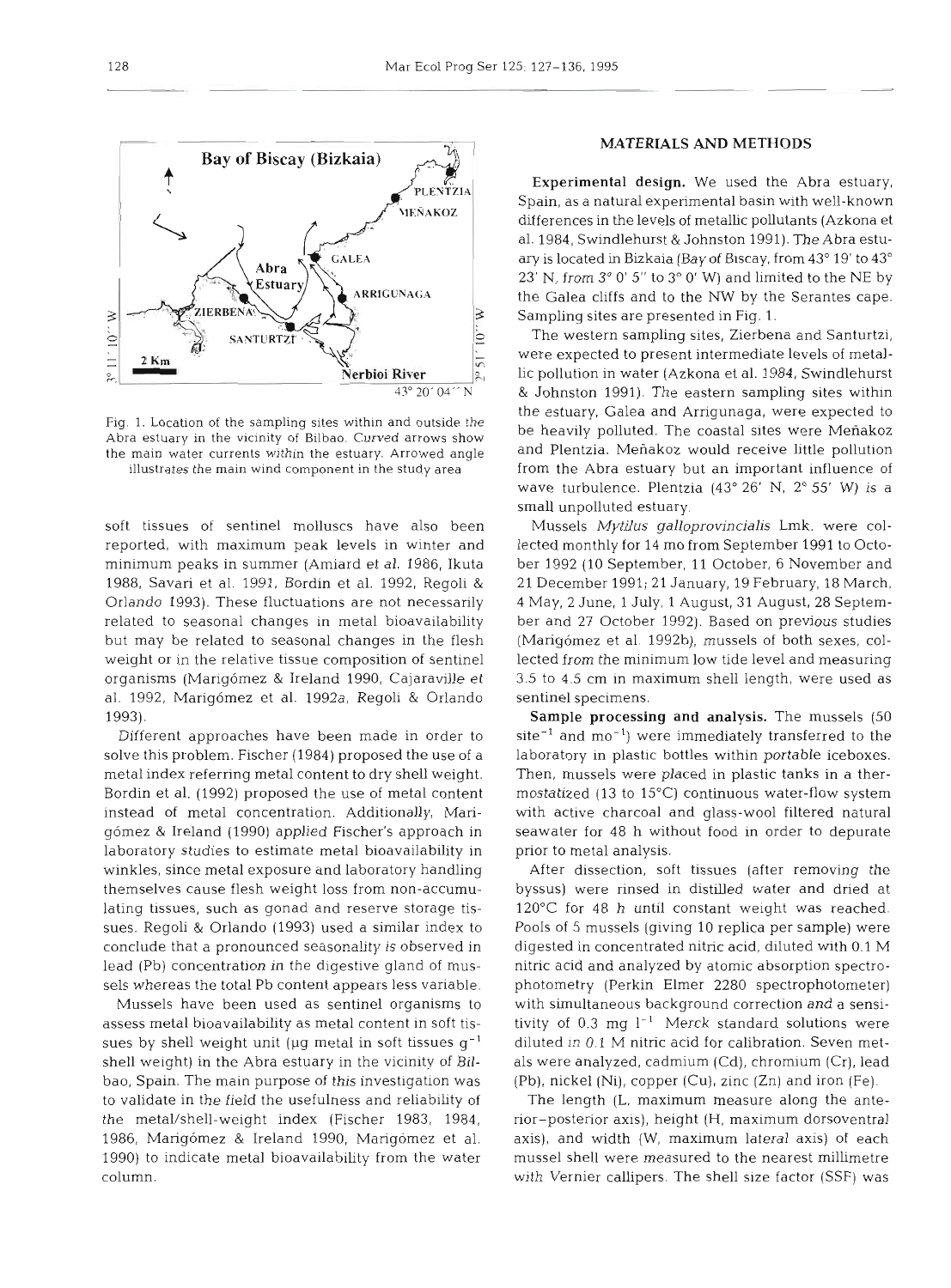calculated as  $L \times H \times W$  in mm<sup>3</sup>. The ratios of shell height:shell length (H:L), shell width:shell height (W:H), shell width:shell length (W:L), flesh weight: shell length (F:L), flesh weight:shell height (F:H) and flesh weight: shell width (F:W) were also calculated. The shells were also dried for 48 h until constant weight was reached. Dry flesh weight (DFW, mg) and dry upper and lower valve weights (mg) were recorded. Dry shell weight (DSW, g) was calculated from the sum of both valve weights. Flesh Condition Index (FCI) was calculated according to Lobel & Wright (1982a) as DFW (mg)/DSW (g). Shell valve inequality index (SVI) was calculated according to Lobel & Wright (1982b) as heaviest valve dry weight (mg)  $\times$ 100/lightest valve dry weight (mg).

Calculation of bioavailability indices. Metal bioavailability was first calculated as metal concentrations in soft tissues ( $\mu$ g metal g<sup>-1</sup> dry flesh weight). Additionally, the metal/shell-weight index ( $\mu$ g metal g<sup>-1</sup> dry shell weight, or metal content per unit shell weight) was calculated according to Fischer (1984):

$$
\text{Meta/shell-weight index} = \frac{\left[\begin{array}{c}\text{Metal-conc. in soft body (µg g-1)}\right]}{\times \text{ Dry wt of soft tissues (g)}}\\ \text{Dry shell weight (g)}\end{array}\right]}
$$

Data analysis. The geographical and seasonal variability in the biometric parameters, metal concentration in soft tissues and metal/shell-weight indices recorded was checked according to 2-way ANOVAs  $(p < 0.05)$ with site  $(S)$ , month  $(M)$  and  $S \times M$  interaction as variables.

Afterwards, sites with similar metal bioavailability (as assessed by metal/shell-weight indices) for each sampling month were clustered according to Duncan's tests  $(p < 0.05)$  based on 1-way ANOVAs which assessed the variability between sites for each month and between months for each site. All the analysis were made using the statistical package SPSS/PC + (SPSS, Inc., Microsoft Co.).

#### **RESULTS**

The biometric characterization of sentinel mussels is summarized in Table 1. Since 3.5 to 4.5 cm length specimens were always collected, no significant difference  $(p < 0.05, 2$ -way ANOVA) between sites and sampling months was found with the exception of F:L, F:H, F:W and FCI. The variability recorded in these 4 parameters is illustrated in Fig. 2 where FCI is shown as an example. FCI decreased from September 1991 to May 1992 at all the sites. Afterwards, FCI increased in Plentzia and, to a lesser extent, in Meñakoz until September 1992. Such an increase was not recorded in Arrigunaga where, conversely, FCI values were kept over the values recorded in Plentzia during winter time. The lowest FCI values were usually recorded in mussels from Menakoz. Similar patterns were found for F:H, F:L and F:W (authors' unpubl. data).

Metal concentrations recorded in mussels are shown in Table 2 for comparison with other published data which indicate that the Abra estuary cannot be considered a highly metal-polluted area. Additionally, seasonal fluctuations for metal concentrations in Arrigunaga and Plentzia are shown in Fig. **3.** For clarity, only 2 of the 7 measured metals, cadmium and chromium, are represented. According to the values of metal concentration in soft tissues, metal bioavailability appeared to be higher in winter than in summer. Metal/ shell-weight indices are also represented in Fig. 3. No

Table 1. Mytilus galloprovincialis. Average biometric parameters (mean  $\pm$  SD) recorded in mussels from the Abra estuary between September 1991 and October 1992. 'Significant differences between sampling months (Duncan's test,  $p < 0.05$ ) as illustrated in Fig. 2

| Parameters                           | $Mean \pm SD$     |
|--------------------------------------|-------------------|
| Width (mm)                           | $23.1 \pm 0.8$    |
| Length (mm)                          | $40.5 \pm 0.4$    |
| Height (mm)                          | $18.5 \pm 0.9$    |
| Shell Size Factor (mm <sup>3</sup> ) | $17360 \pm 1064$  |
| Height:Length (mm/mm)                | $0.458 \pm 0.019$ |
| Width: Height (mm/mm)                | $1.305 + 1.305$   |
| Width:Length (mm/mm)                 | $0.574 \pm 0.018$ |
| Shell Valve Inequality Index (mg/mg) | $0.967 \pm 0.005$ |
| Flesh weight:Length                  |                   |
| Flesh weight: Height                 | ٠                 |
| Flesh weight: Width                  | ٠                 |
| <b>Flesh Condition Index</b>         |                   |



Fig. 2. Mytilus galloprovincialis. Flesh Condition Index (mg dry flesh weight/g dry shell weight) recorded at **3** selected sites, Arrigunaga **(-v--** ), Plentzia ) and Menakoz (............ ). S: September 1991; 0: October 1991; N: November 1991; D: December 1991; J: January 1992; F: February 1992; M: March 1992; M: May 1992; J: June 1992; July 1992; A1 Early August 1992; A2: Late August 1992; S: September 1992; 0: October 1992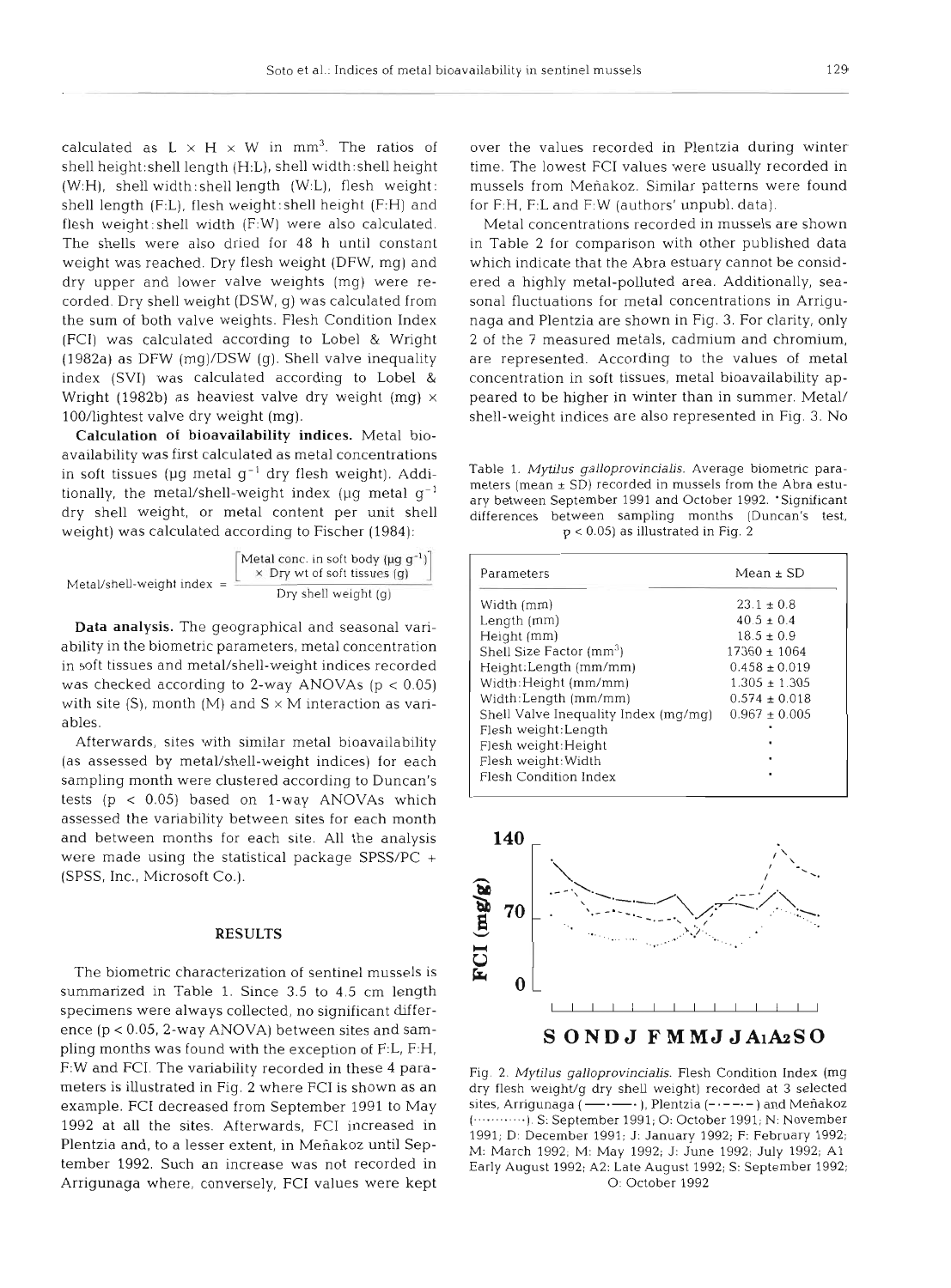| Metal | Santurtzi            | Zierbena              | Arrigunaga           | Galea                 | Meñakoz             | Plentzia             |
|-------|----------------------|-----------------------|----------------------|-----------------------|---------------------|----------------------|
| Ni    | $2.359 \pm 1.472$    | $2.150 \pm 1.406$     | $1.909 \pm 1.084$    | $2.494 \pm 1.492$     | $2.226 \pm 1.531$   | $1.637 \pm 1.449$    |
|       | $(0.3 - 6.29)$       | $(0-6.6)$             | $(0.36 - 5.72)$      | $(0.63 - 8.09)$       | $(0.48 - 6.93)$     | $(0.23 - 7.72)$      |
| Pb    | $2.132 \pm 1.283$    | $2.127 \pm 1.298$     | $2.028 \pm 0.912$    | $2.391 \pm 1.442$     | $2.314 \pm 1.822$   | $1.806 \pm 1.246$    |
|       | $(0-5.32)$           | $(0 - 6.15)$          | $(0.18 - 4.34)$      | $(0-11.79)$           | $(0-19.27)$         | $(0 - 7.93)$         |
| Cd    | $1.318 \pm 0.909$    | $1.219 \pm 0.809$     | $1.395 \pm 0.718$    | $2.175 \pm 1.601$     | $0.990 \pm 0.532$   | $0.671 \pm 0.482$    |
|       | $(0.27 - 5.29)$      | $(0.29 - 5.28)$       | $(0.3 - 3.72)$       | $(0.27 - 8.45)$       | $(0.12 - 3.23)$     | $(0.16 - 2.69)$      |
| Cr    | $2.023 \pm 1.081$    | $1.970 \pm 0.859$     | $2.159 \pm 0.979$    | $2.601 \pm 0.913$     | $1.934 \pm 0.715$   | $1.223 \pm 0.688$    |
|       | $(0.39 - 5.49)$      | $(0.35 - 4.84)$       | $(0.53 - 6.85)$      | $(0.76 - 5.76)$       | $(0.38 - 4.06)$     | $(0.25 - 3.58)$      |
| Cu    | $4.781 \pm 3.073$    | $4.850 \pm 2.526$     | $4.219 \pm 2.083$    | $5.764 \pm 2.985$     | $4.610 \pm 2.963$   | $3.052 \pm 1.798$    |
|       | $(0.45 - 12.78)$     | $(0.63 - 10.17)$      | $(0.86 - 11.64)$     | $(1.05 - 14.05)$      | $(0.23 - 26.55)$    | $(0.21 - 7.76)$      |
| Fe    | $138.727 \pm 96.541$ | $659.322 \pm 517.460$ | $159.621 \pm 75.821$ | $246.138 \pm 172.846$ | $137.476 + 82.426$  | $110.059 \pm 55.177$ |
|       | $(28.39 - 721.71)$   | $(69.10 - 3481.53)$   | $(42.29 - 486.99)$   | $(59.97 - 836.28)$    | $(23.95 - 555.31)$  | $(23.14 - 291.10)$   |
| Zn    | $106.638 \pm 99.792$ | $111.291 \pm 91.765$  | $65.965 \pm 37.048$  | $121.852 \pm 124.238$ | $96.523 \pm 71.255$ | $76.572 \pm 105.937$ |
|       | $(19.15 - 505.73)$   | $(16.63 - 467.89)$    | $(5.05 - 216.24)$    | $(9.76 - 648.96)$     | $(6.65 - 352.71)$   | $(4.17 - 531.88)$    |

Table 2. Mytilus galloprovincialis. Metal concentration ( $\mu g g^{-1}$ ) found in the soft tissues of sentinel mussels (mean  $\pm$  SD) between September 1991 and October 1992 for each site. Minimum and maximum concentration values are shown in brackets



Fig. 3. Mytilus galloprovincialis. Graphs comparing metal/ shell-weight indices  $(- - - - -)$  and metal concentration values  $(- \cdots)$  for Cd and Cr throughout the sampling time at 2 selected sites (A, Arrigunaga; P, Plentzia). Abbreviations as in Fig. 2

seasonal fluctuation was recorded at Plentzia, with the exception of the Cd/shell-weight index which increased in May 1992. In Arrigunaga, however, an increased metal bioavailability was found in winter.

Metal/shell-weight indices were used to characterize each site and month depending on the metal bloavailability. Thus, sites were put together in clusters of similar metal bioavailability (Duncan's test, p < 0.05) for each sampling month (Fig. 4). The different metal bioavailability between sampling months is indicated by different encircled grey areas (Fig. 4). The information provided in Fig. 4 is complemented by tables showing the values of metal/shell-weight indices characterizing each cluster. Although Zierbena was included within a given cluster, it always presented an especially high iron bioavailabillty as indicated within brackets in the adjoining table (Fig. 4). For this reason it is usually marked separately within the respective cluster.

In general terms, metal/shell-weight indices also indicate that metal bioavailability was not very high in the Abra estuary between September 1991 and November 1992. As an exception, iron bioavailability was high in Zierbena. Occasionally, high iron bioavailability was found in Arrigunaga and Galea. High Cr and Cd bioavailability and moderate Ni, Cu and Pb bioavailability were usually found in Arrigunaga and, to a lesser extent, Galea. Metal bioavailability was lower in Plentzia than at any other site.

The seasonal trend in metal bioavailability may be seen in Fig. 4 but it is more clearly represented in Fig. 5, where only 2 sites (Plentzia and Arrigunaga) are shown. Plentzia and Arrigunaga represent the 2 main clusters defined in Fig. 4.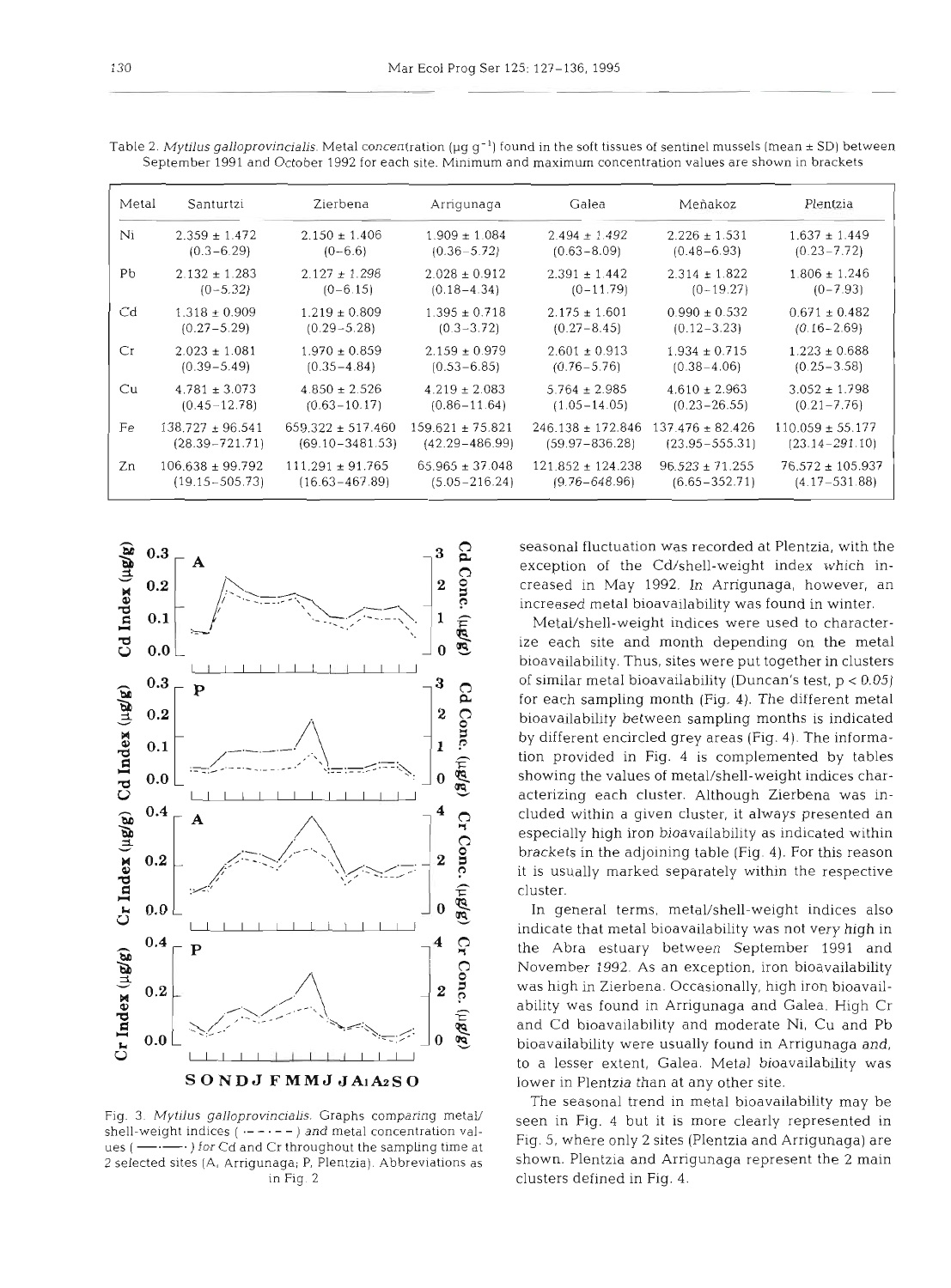From September 1991 to November 1991, Arrigunaga and Galea showed higher metal bioavailability than sites on the left side and out of the estuary (Fig. 4). From November 1991 to March 1992, a high metal bioavailability was found in the inner part of the estuary, with values over those recorded in the 2 previous months. In summer, from June 1992 to early August 1992, a general decline in metal bioavailability was observed, the highest bioavailability being restricted again to the inner part of the estuary. In late August 1992, the metal bioavailability found in Zierbena was close to that exhibited by Arrigunaga and Santurtzi. Afterwards, metal bioavailability decreased at all sampling points, mostly in Plentzia, in October 1992. Ni bioavailability was higher in summer than in winter. Zn and Cd bioavailability occasionally increased in Plentzia in May 1992.

#### **DISCUSSION**

Many authors have found seasonal variations in the metal concentrations recorded in marine molluscs (Pentreath 1973, Bryan 1976, Phillips 1976). In general terms, the concentration of metals in soft tissues is higher in winter than in summer as reported for many marine bivalves: *Mytilus edulis* (Phillips 1976, Amiard et al. 1986), M. *galloprovincialis* (Majori et al. 1978), *Perna vindis* (Chu et al. 1990), *Crassostrea gigas* (Boyden & Phillips 1981) and *Macoma balthica* (Bordin et al. 1992). In addition, Phillips (1976) concluded that high flesh weights in mussels were associated with low metal concentrations whilst metal contents did not change with individual weight. Abdullah & Ireland (1986) also found higher metal concentrations in lowweight dog whelks collected in winter than in highweight dog whelks collected in summer. In the present study, we found a reduced flesh weight and a decreased general organism condition (FCI) in mussels from the Abra estuary during winter, when increased metal concentrations were recorded. Conversely, reduced metal concentrations, increased body weight and improved organism condition were recorded in summer. In conclusion, it seems that seasonal variations in metal concentrations in soft tissues of marine mussels can be due, to a great extent, to seasonal changes in flesh weight, in agreement with the results of previous works (Cossa et al. 1979, Lobe1 & Wright 1982a, b).

Hawkins & Bayne (1985) found that the body weight of mussels changes seasonally according to the relative rate of somatic or gonadal growth occurring at different periods of the life cycle. Talbot (1985) found prespawning body weight increases leading to highest peak values in summer and body weight decreases

through winter. Morchid (1989) reported that a great amount of reserves was found in the non-mantle tissues of *Mytilus galloprovincialis* from October to May, whilst storage reserves increased in all tissues, including mantle, in summer Thus, in late spring and summer, trace metals may be diluted by increasing the flesh weight (Borchardt et al. 1989) during the period of more intense somatic growth. In autumn and winter, however, gonadal and storage tissues, which do not accumulate metals (Savari et al. 1991), may be resorbed and, hence, flesh weight would be reduced without major changes in the metal contents in the whole body. Consequently, seasonal differences in tissue composition may also result in an unpredictable overestimation of metal bioavailability when the conventional approach of recording metal concentration in soft tissues is applied.

Aware of this problem, Martin (1992) rejected gonads in metal bioavailability assessment because of the seasonal variability observed in the gonad mass of mussels. The problem, however, is not fully resolved in this way because seasonal changes in the rate of somatic growth were not taken into account. This difficulty can be overcome to a greater extent by simply relating the body burden of metals to the weight of the calcareous shell (Fischer 1983). The so-called metal/shell-weight index is independent of conditions such as nutritional stage, spawning, or tidal exposure (Fischer 1983) and of environmental factors such as temperature, salinity and oxygen levels (Fischer 1986). The metal/shell-weight index is also independent of changes in organism condition associated with the presence of pollutants, including metals (Marigomez & Ireland 1990) and has been significantly correlated with the biological effects of metals quantified at the cell and organism levels (Marigómez et al. 1990).

In the present field investigation, shell dry weights did not change significantly over the year for mussels measuring 3.5 to 4.5 cm in shell length. At a nonpolluted site, such as Plentzia, the Cd concentration, for instance, changed seasonally but, conversely, the Cd/shell-weight index did not exhibit seasonal fluctuations, as could be expected by absence of local inputs. At a polluted site, such as Arrigunaga, both Cd concentration and Cd/shell-weight index changed seasonally in relation to the intensity of the industrial activity, indicating fluctuations in metal bioavailability. Consequently, the present field study supports the proposition that metal/shell-weight indices provide a method to detect differences and changes in the bioavailability of cumulative metals, as Fischer (1988) concluded from laboratory studies and Regoli & Orlando (1993) applied to the particular case of Pb-exposed mussels. Since the term metal/shell-weight index (Fischer 1983, 1984, 1986, 1988) might be misinterpreted as a measure of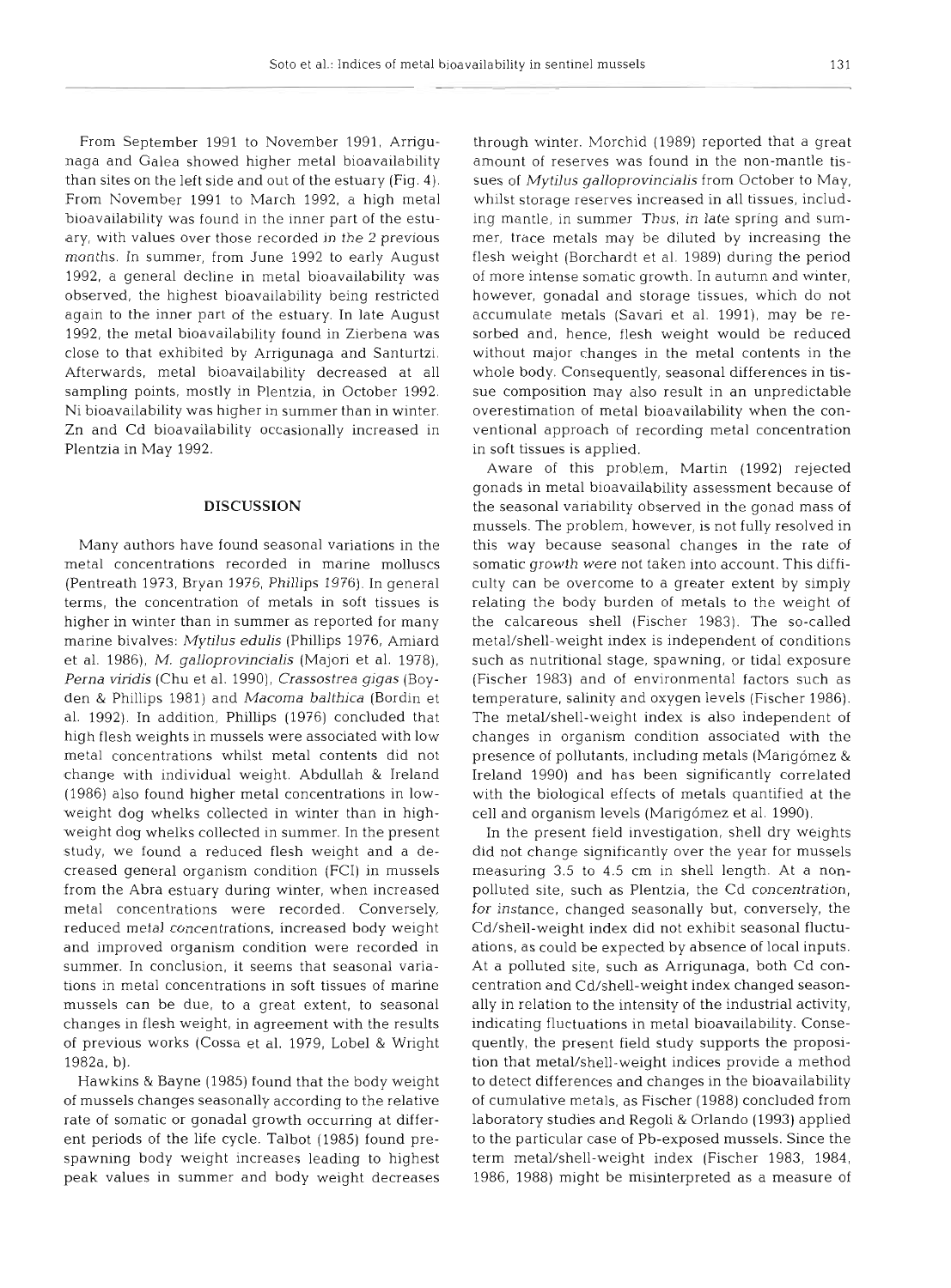|                |    | PMSZA             |                    | G            |                    |
|----------------|----|-------------------|--------------------|--------------|--------------------|
|                | Fe | $7.412 \pm 2.168$ | 13.742(Z)          | 10.860       |                    |
|                | Cr | $0.095 \pm 0.016$ |                    | 0.143        |                    |
| 21.5 °C        |    |                   |                    | 0.095        |                    |
|                | Ni | $0.071 \pm 0.009$ |                    |              |                    |
| 82.3 mm        | Pb | $0.033 \pm 0.014$ |                    | 0.011        |                    |
|                | Cu | $0.208 \pm 0.042$ |                    | 0.364        |                    |
|                | Zn | $8762 \pm 1.533$  |                    | 11.023       |                    |
|                |    |                   |                    |              |                    |
| September 1991 | Cd | $0.055 \pm 0.017$ |                    | 0.122        |                    |
|                |    |                   |                    |              |                    |
|                |    |                   |                    |              |                    |
|                |    | PMSZ              |                    | AG           |                    |
|                |    |                   |                    |              |                    |
|                | Fe | $9.523 \pm 2.471$ | 22.707(Z)          |              | 23.117±0.609       |
|                | Cr | $0.081 \pm 0.010$ |                    |              | $0.126 \pm 0.027$  |
| 17.0 °C        | Ni | $0.070 \pm 0.011$ |                    | 0.114(A)     |                    |
| $130.0$ mm     | Pb | $0.155 \pm 0.033$ |                    |              |                    |
|                |    |                   |                    |              |                    |
|                | Сu | $0.231 \pm 0.018$ | 0.287(Z)           |              | $0.336 \pm 0.01$   |
|                | Zn | $3.634 \pm 2.025$ |                    |              |                    |
| October 1991   | Cd | $0.042 \pm 0.007$ |                    |              | $0.096 \pm 0.031$  |
|                |    |                   |                    |              |                    |
|                |    |                   |                    |              |                    |
|                |    |                   |                    |              |                    |
|                |    | P                 | <b>MSZ</b>         |              | AG                 |
|                |    |                   |                    |              |                    |
|                | Fe | 12.722            | $17.142 \pm 3.414$ | 50.334 $(Z)$ | 30.300±6.855       |
| 13.7 °C        | Cг | 0.085             | $0.139 \pm 0.013$  |              | $0.192 \pm 0.001$  |
|                | Ni | 0.051             | $0.114 \pm 0.048$  |              | $0.176 \pm 0.010$  |
| 115.2 mm       | Pb | $0.120 \pm 0.040$ |                    |              |                    |
|                |    |                   |                    |              |                    |
|                | Cu | 0.189             | $0.354 \pm 0.037$  |              | $0.585 \pm 0.080$  |
|                | Zn | 3.048             | $9.699 \pm 1.701$  |              | $9.699 \pm 1.706$  |
|                | Cd | 0.0584            | $0.123 \pm 0.041$  |              | $0.184 \pm 0.013$  |
| November 1991  |    |                   |                    |              |                    |
|                |    |                   |                    |              |                    |
|                |    |                   |                    |              |                    |
|                |    | PMZ               |                    | AGS          |                    |
|                | Fe | 8.933±2.391       | 39.068 (Z)         |              | $12.536 \pm 2.729$ |
| 9.0 °C         | Сr | $0.134 \pm 0.009$ |                    |              | $0.189 \pm 0.037$  |
|                |    |                   |                    |              |                    |
| $15.7$ mm      | Ni | $0.089 \pm 0.012$ |                    |              | $0.130 \pm 0.038$  |
|                | Pb | $0.114 \pm 0.013$ |                    |              | $0.157 \pm 0.019$  |
|                | Сu | $0.317 \pm 0.033$ |                    |              | $0.438 \pm 0.127$  |
|                | Zn | $9.497 \pm 4.028$ |                    |              | $10.752 \pm 5.631$ |
|                |    |                   |                    |              |                    |
|                | Cd | $0.101 \pm 0.036$ |                    |              | $0.187 \pm 0.079$  |
| December 1991  |    |                   |                    |              |                    |
|                |    |                   |                    |              |                    |
|                |    |                   |                    |              |                    |
|                |    | PM                | SZ                 |              | AG                 |
|                | Fe | 7.879±0.398       | 9.212(S)           | 69.041 $(Z)$ | $15.773 \pm 4.46$  |
| 6.9 °C         | Сr | $0.113 \pm 0.017$ | $0.147 \pm 0.008$  |              | $0.181 \pm 0.032$  |
| 33.4 mm        | Ni | $0.138 \pm 0.022$ | $0.195 \pm 0.036$  |              | $0.203 \pm 0.031$  |
|                |    |                   |                    |              |                    |
|                | PЬ | $0.228 \pm 0.059$ |                    |              |                    |
|                | Сu | $0.405 \pm 0.124$ | $0.409 \pm 0.081$  |              | $0.555 \pm 0.074$  |
|                | Zn | $4.943 \pm 0.788$ |                    |              |                    |
| January 1992   | Cd | $0.056 \pm 0.001$ | $0.085 \pm 0.022$  |              | $0.144 \pm 0.004$  |
|                |    |                   |                    |              |                    |
|                |    |                   |                    |              |                    |
|                |    |                   |                    |              |                    |
|                |    | PM                | SZ                 |              | AG                 |
|                | Fe | $7.851 \pm 2.085$ | 10.225(S)          | 66.724(Z)    | $15.915 \pm 3.783$ |
| 8.0 °C         | Сr | $0.115 \pm 0.008$ | $0.149 \pm 0.037$  |              | $0.183 \pm 0.004$  |
| $27.5$ mm      | Ni | $0.095 \pm 0.033$ |                    |              |                    |
|                |    |                   |                    |              |                    |
|                | Pb | $0.162 \pm 0.019$ |                    |              | 0.238(A)           |
|                | Сu | $0.289 \pm 0.033$ | $0.377 \pm 0.055$  |              |                    |
|                | Zn | 4494±1.252        |                    | 12.435(Z)    | $4.494 \pm 1.252$  |
|                | Cd | $0.052 \pm 0.005$ | $0.072 \pm 0.018$  |              | $0.145 \pm 0.001$  |
| February 1992  |    |                   |                    |              |                    |
|                |    |                   |                    |              |                    |
|                |    |                   |                    |              |                    |
|                |    | PMZ               |                    | AGS          |                    |
|                | Fe | $9.080 \pm 2.613$ | $63.526$ (Z)       |              | 16.480±7.967       |
| 9.6 °C         |    |                   |                    |              |                    |
| 65.0 mm        | Сr | $0.135 \pm 0.008$ |                    |              | $0.202 + 0.045$    |
|                | Ni | $0.118 \pm 0.026$ |                    |              | $0.188 + 0.054$    |
|                | PЬ | $0.209 \pm 0.064$ |                    |              |                    |
|                | Сu | $0.354 \pm 0.044$ |                    |              | $0.494 \pm 0.068$  |
| March 1992     |    |                   |                    |              |                    |
|                | Zn | $4.031 \pm 1.000$ |                    | 12.213(S)    |                    |
|                | Cd | $0.060 \pm 0.004$ | 0.090(Z)           |              | $0.120 \pm 0.037$  |
|                |    |                   |                    |              |                    |
|                |    |                   |                    |              |                    |

Fig. 4. *Mytilus galloprovincialis*. Maps showing site clusters (Duncan's test, p < 0.05) obtained according to metal bioavailability, idicated by different encircled areas (from white to dark grey at increasing bioavailability). Metal/shell-weight indices charac-<br>rizing each cluster (mean ± SD) are given in the adjoining table. Dissimilar values in metal shown separately for particular sites (Z: Zierbena; S: Santurtzi; A: Arrigunaga; G: Galea; M: Meñakoz; P: Plentzia). Mean temperature and rainfall values are indicated for each month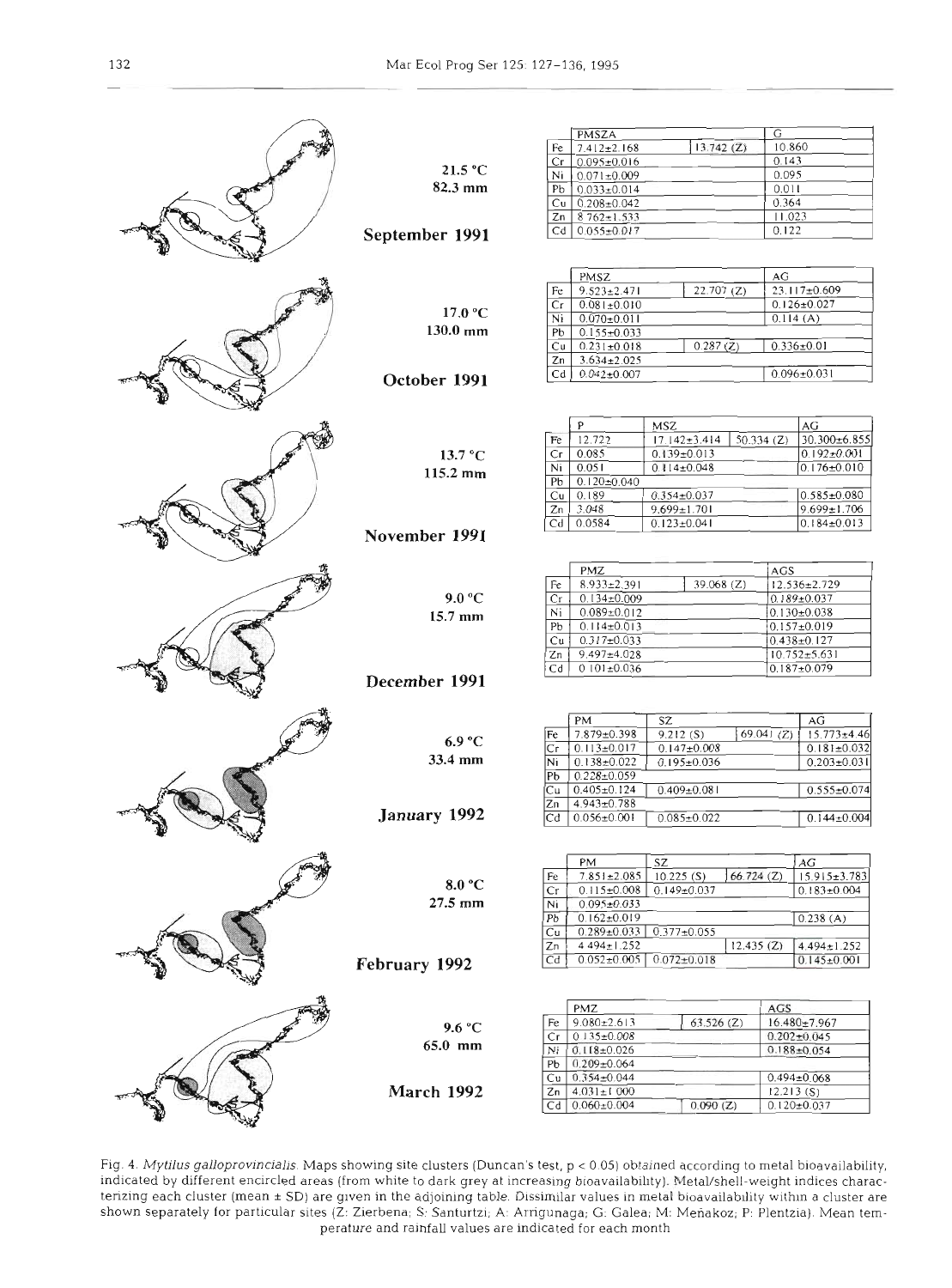|                          |                                               | PG<br>$9.483 \pm 2.868$                   | A                 |                                 | MSZ                             |                                   |
|--------------------------|-----------------------------------------------|-------------------------------------------|-------------------|---------------------------------|---------------------------------|-----------------------------------|
| 11.8 °C                  | Fe<br>Cr                                      |                                           | 0.277             |                                 |                                 | 63.798(Z)                         |
| 67.7 mm                  | Ni                                            | $0.1619 \pm 0.015$<br>$0.249 \pm 0.073$   |                   |                                 | $0.179 \pm 0.003$               |                                   |
|                          | Pb                                            | $0.198 \pm 0.059$                         |                   |                                 |                                 |                                   |
|                          | Cu                                            | $0.286 \pm 0.047$                         | $0.427 \pm 0.028$ |                                 |                                 |                                   |
|                          | Zn                                            | $11.973 \pm 8.687$                        |                   |                                 |                                 |                                   |
|                          |                                               | $Cd$ 0.233 (G)                            | $0.093 \pm 0.020$ |                                 |                                 |                                   |
| <b>May 1992</b>          |                                               |                                           |                   |                                 |                                 |                                   |
|                          |                                               |                                           |                   |                                 |                                 |                                   |
|                          |                                               | <b>PMZ</b>                                |                   | AGS.                            |                                 |                                   |
|                          | Fe                                            | $7.250 \pm 2.101$                         | 29.027(2)         | $7.250 \pm 2.101$               |                                 |                                   |
| 17.1 °C                  | Cr                                            | $0.105 \pm 0.019$                         |                   | $0.228(A) 0.146 \pm 0.029$ (GS) |                                 |                                   |
| 38.9 mm                  | Ni                                            | $0.213 \pm 0.025$                         |                   | $0.288 \pm 0.028$               |                                 |                                   |
|                          |                                               | Рb<br>$0.120 \pm 0.034$                   |                   |                                 |                                 |                                   |
|                          | Cu                                            | $0.187 \pm 0.012$                         |                   | $0.285 \pm 0.043$               |                                 |                                   |
|                          | Zn                                            | $3.662 \pm 1.198$                         |                   |                                 |                                 |                                   |
| <b>June 1992</b>         | Cd                                            | $0.047 \pm 0.012$                         |                   | $0.076 \pm 0.010$               |                                 |                                   |
|                          |                                               |                                           |                   |                                 |                                 |                                   |
|                          |                                               | PMZ                                       |                   |                                 |                                 |                                   |
|                          |                                               | $7.540 \pm 1.310$                         | 27.113(Z)         |                                 | <b>AGS</b><br>$7.540 \pm 1.310$ |                                   |
| 15.7 °C                  | Fe                                            | $0.080 \pm 0.017$                         |                   |                                 |                                 |                                   |
| 162.0 mm                 | Сr<br>Ni                                      | $0.213 \pm 0.03$                          |                   |                                 | $0.116 \pm 0.024$               |                                   |
|                          | Pb                                            | $0.111 \pm 0.160$                         |                   |                                 | $0.183 \pm 0.934$               | $0.276 \pm 0.06$ (AS) $0.124$ (G) |
|                          | lCu¦                                          | $0.197\pm0.060$ (PM) $0.315\pm0.001$ (SZ) |                   |                                 | $0.364 \pm 0.001$ (AG)          |                                   |
|                          | Zn                                            | $3.123 \pm 0.809$                         |                   |                                 |                                 |                                   |
|                          | Cd                                            | $0.035 \pm 0.005$                         |                   |                                 | $0.053 \pm 0.010$               |                                   |
| <b>July 1992</b>         |                                               |                                           |                   |                                 |                                 |                                   |
|                          |                                               |                                           |                   |                                 |                                 |                                   |
|                          |                                               | PMZ                                       |                   |                                 | AGS                             |                                   |
| 20.5 °C                  | Fc                                            | $6.380 \pm 0.220$                         | 18.621(Z)         |                                 | 12.994±0.210                    |                                   |
|                          | $\mathbb{C}\mathsf{r}$                        | $0.092 \pm 0.010$                         |                   |                                 | $0.149 \pm 0.02$                |                                   |
| 54.9 mm                  | Ni                                            | $0.207 \pm 0.037$ (PM)                    |                   | 0.096±0.020 (SZG)               | 0.254(A)                        |                                   |
|                          | Pb                                            | $0.120 \pm 0.030$                         |                   |                                 |                                 |                                   |
|                          | $0.234 \pm 0.058$<br>Cu                       |                                           |                   |                                 |                                 |                                   |
|                          | Zn                                            | $4.643 \pm 1.494$                         |                   |                                 |                                 |                                   |
| <b>Early August 1992</b> | Cd                                            | $0.040 \pm 0.010$                         | $0.100 \pm 0.031$ |                                 |                                 |                                   |
|                          |                                               |                                           |                   |                                 |                                 |                                   |
|                          |                                               |                                           |                   |                                 |                                 |                                   |
|                          |                                               | PMG                                       | SZA               |                                 |                                 |                                   |
| 21.0 °C                  | Fe                                            | $7.734 \pm 3.391$                         |                   | $18.422 \pm 9.532$              |                                 |                                   |
| $105.9$ mm               | Сr                                            | $0.069 \pm 0.015$                         | $0.117 \pm 0.034$ |                                 |                                 |                                   |
|                          | Ni                                            | $0.134 \pm 0.044$<br>$0.096 \pm 0.015$    |                   |                                 |                                 |                                   |
|                          |                                               | Pb<br>$0.105 \pm 0.039$                   |                   |                                 |                                 |                                   |
|                          | Cu                                            | $0.339 \pm 0.062$<br>$0.135 \pm 0.062$    |                   |                                 |                                 |                                   |
|                          | Zn<br>Cd                                      | 4.919±3.020                               |                   |                                 |                                 |                                   |
| Late August 1992         |                                               | $0.062 \pm 0.017$                         | $0.087 + 0.027$   |                                 |                                 |                                   |
|                          |                                               |                                           |                   |                                 |                                 |                                   |
|                          |                                               | PM                                        | SZG               |                                 | A.                              |                                   |
| 17.8 °C                  | Fε                                            | $9.959 \pm 1.769$                         | 23.552(2)         |                                 | $9.959 \pm 1.769$               |                                   |
| $100.2$ mm               | $\overline{C_{\mathbf{f}}}$                   | $0.052 \pm 0.010$                         | $0.085 \pm 0.016$ |                                 | 0.156                           |                                   |
|                          | Nı                                            | $0.063 \pm 0.009$                         |                   |                                 | 0.144                           |                                   |
|                          | Pĥ                                            | $0.140\pm 0.185$                          |                   |                                 |                                 |                                   |
|                          | $\overline{C}$ u                              | $0.129 \pm 0.040$                         | $0.138 + 0.037$   |                                 | 0.258                           |                                   |
|                          | $\overline{z}_n$                              | 4.836±4.255                               |                   |                                 |                                 |                                   |
| September 1992           | $C_{0}$                                       | $0.062 \pm 0.013$                         |                   |                                 | 0.116                           |                                   |
|                          |                                               |                                           |                   |                                 |                                 |                                   |
|                          |                                               |                                           |                   |                                 |                                 |                                   |
|                          | Fc                                            | P.<br>$6.082 \pm 0.677$                   | <b>ZSAGM</b>      |                                 | 11.630(Z)                       |                                   |
|                          | $C_1$                                         | 0.084                                     | $0.133 \pm 0.023$ |                                 |                                 |                                   |
| 13.1 °C                  | Ni                                            | 0.044                                     | $0.081 \pm 0.028$ |                                 |                                 |                                   |
| 432.2 mm                 | Pb                                            | $0.077 + 0.300$                           |                   |                                 |                                 |                                   |
|                          | $\overline{C}u$<br>$0.150 \pm 0.017$<br>0.063 |                                           |                   |                                 |                                 |                                   |
|                          | Zn                                            | 1.584<br>$4.503 \pm 0.607$                |                   |                                 |                                 |                                   |
| October 1992             | Cd                                            | 0.025                                     | $0.065 \pm 0.019$ |                                 |                                 |                                   |
|                          |                                               |                                           |                   |                                 |                                 |                                   |
|                          |                                               |                                           |                   |                                 |                                 |                                   |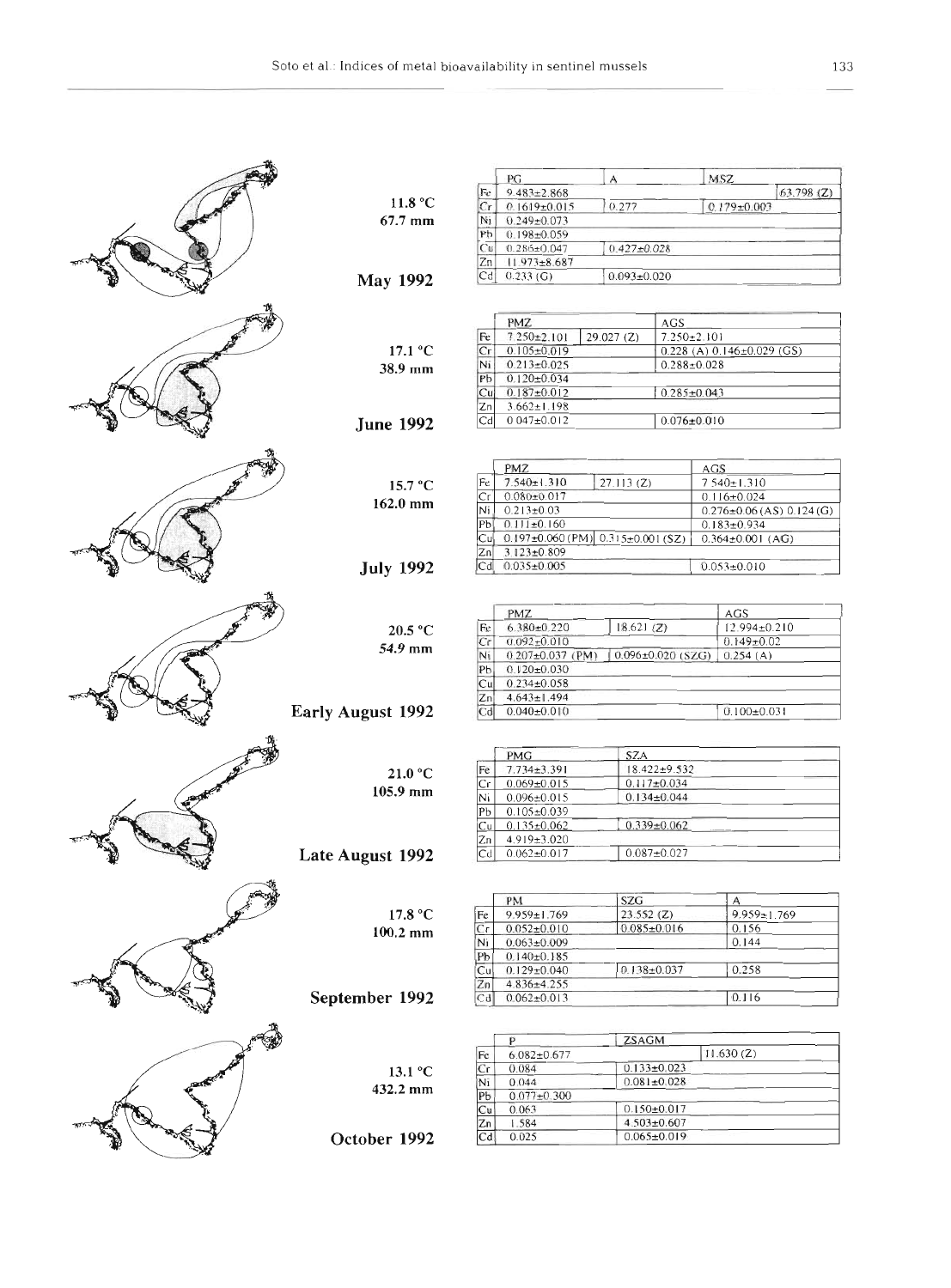

shell metal content, we suggest using Fischer's bioavailability index as a routine name for the metal burden in flesh related to shell weight in sentinel mussels.

Such an index was applied in this study to investigate the metal bioavailability in the Abra estuary, which was previously reported to receive important metal inputs (Cd, Cr, Ni, Pb, Cu, Zn and Fe) by Azkona et al. (1984), Swindlehurst & Johnston (1991) and Ruiz de la Rosa & Saiz-Salinas (1993). The results (Table 2) indicate that metal bioavailability in the Abra estuary, determined by the conventional use of metal concentration values, is lower than expected from previous reports (Azkona et al. 1984, Swindlehurst & Jonhston 1991, Ruiz de la Rosa & Saiz-Salinas 1993) and could be classified as a site moderately polluted by metals (Phillips 1976, Talbot 1985, Lobe1 et al. 1991). In fact, the studies of Swindlehurst & Jonhston (1991) and Ruiz de la Rosa & Saiz-Salinas (1993) were carried out within the commercial harbour towards the industrial area of the river, whilst our study deals with the area of the river mouth, just out of the commercial harbour.

Secondly, in agreement with our former conclusion, the metal/shell-weight indices recorded in the present work were similar to those found in unpolluted sites (Fischer 1989). Different metal bioavailabilities have been found, however, at different sites in relation to the influence of the waters outcoming from the highly industrialized Nerbioi river. Thus, metal bioavailability was generally higher on the eastern side of the estuary (Arrigunaga and Galea) than on the western side (Zierbena and Santurtzi) and the outer sampling sites (Meñakoz and Plentzia). The eastern side receives the direct influence of the industrialized Nerbioi river whereas the western side is mainly influenced by water coming from the open sea, as a result of wind and water currents (Fig. 1). Interestingly, according to the metal concentration values a high metal bioavailability was envisaged in Menakoz where flesh weight was heavily depressed due to the continuous stress provoked by very strong wave turbulence. When metal/shell-weight indices were applied, however, Meñakoz resulted to be a nonpolluted site, as expected from the scarce influence of industrial inputs.

Finally, although the metal/shell-weight index appears to be kept unchanged by seasonal factors other than metal bioavailability, the present results indicate the existence of seasonal trends in metal/

luted and out of the estuary. Abbreviations as in Fig. 2

Fig. 5. Mytilus galloprovincialis. Seasonal variations in Fe, Zn. Cu, Ni, Cd, Cr and Pb metal/shell-weight indices (µg metal g-l dry shell weight) recorded at 2 sampling sites, Arrigunaga  $\cdot$ ), within the estuary, and Plentzia (-----), unpol-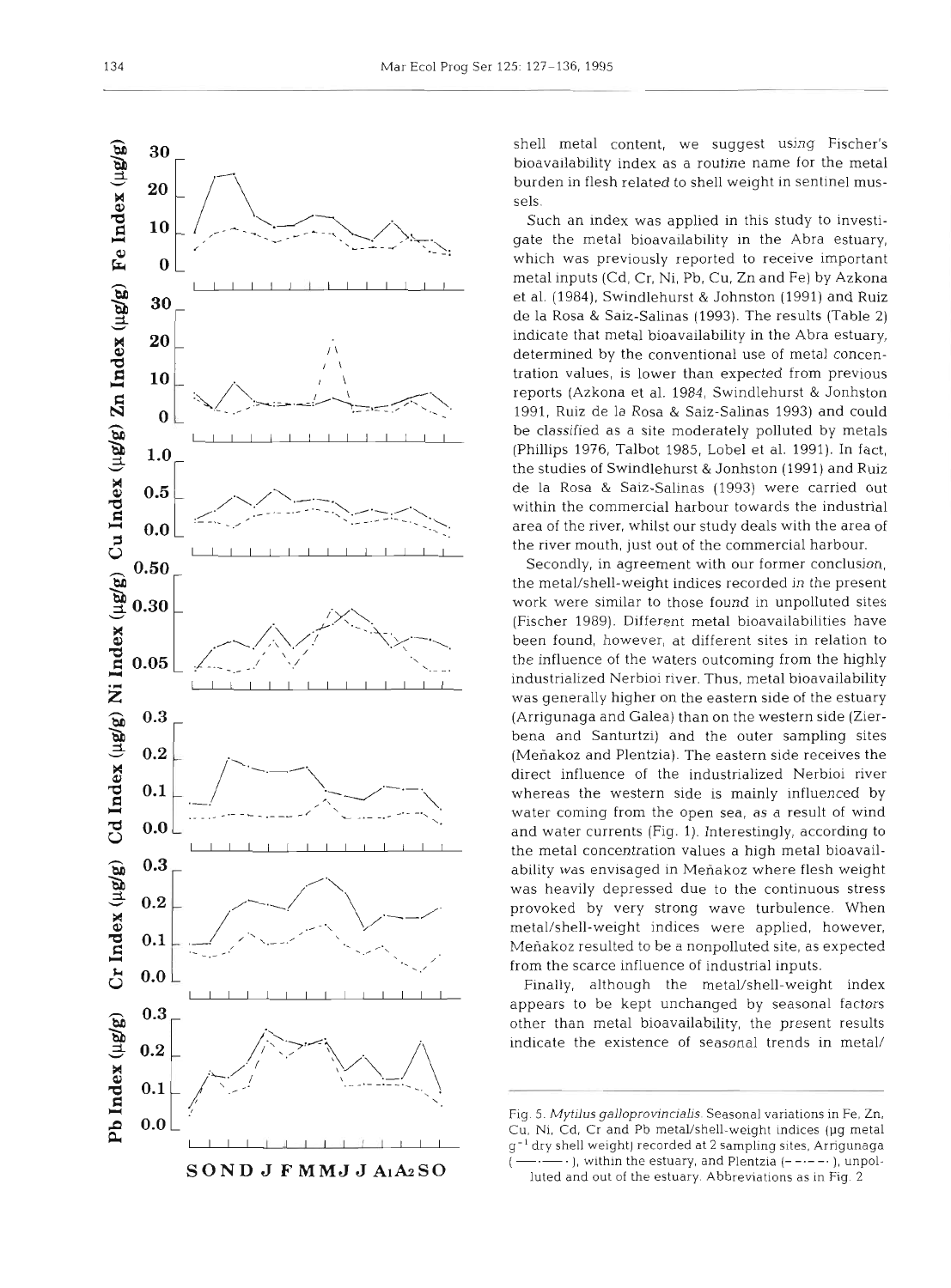shell-weight indices. Thus, these fluctuations might be attributed to different metal inputs at different times of the year. Alternatively, for the same environmental levels of a given metal, the ratio bioavailable/nonbioavailable metal might change as environmental factors change throughout the year (Luoma et al. 1985, Fischer 1986). Seasonal changes in sediment toxicity have also been described in absence of changes in the concentrations of chemical pollutants in the sediments (Borgmann & Norwood 1993). Both increased metal bioavailability and concomitantly increased environmental toxicity might then be associated with seasonal changes in environmental factors.

In conclusion, metal/shell-weight indices provide a reliable tool to assess metal bioavailability in coastal waters to sentinel molluscs. It offers a low noise-to-signal ratio and a high sensitivity, and is easily calculated. Additionally, by simply using the weight calculated for biometric estimations in previous 'Mussel Watch' monitoring programmes, or by weighing stored shells, most of the previous records on metal bioavailability, based on the conventional use of metal concentrations, can be transformed into metal/shell-weight indices for comparisons.

Acknowledgements. We thank Mr I. Quincoces for the very skilful technical assistance. We also thank the staff and students of our lab for their help in sampling work and the always welcome comments made by Mrs M. Etxeberria and Dr M. P. Cajaraville. This work was funded by a research project of the ClCYT (NAT90-0280) and by a research fellowship to M.S. by the Ministry of Education.

#### LITERATURE CITED

- Abdullah AM, Ireland MP (1986) Seasonal studies on cadmium concentration and toxicity, oxygen consumption, digestive gland glycogen, and lipid in dog whelks collected at Aberystwyth, Wales. Mar Pollut Bull 17:562-566
- Amiard JC, Amiard-Triquet C, Berthet B, Metayer C (1986) Contribution to the ecotoxicological study of cadmium, lead, copper and zinc in the mussel Mytilus edulis. **1.** Field study. Mar Biol 90:425-431
- Azkona A, Jenkins SH, Roberts HMG (1984) Sources of pollution of the river Nervion, Spain - a case study. Wat Sci Technol 16:95-125
- Borchardt T, Burchert S, Karbe L, Zeitner R (1989) Enhanced heavy metal concentrations in Mytilus edulis from the central North Sea. Scientia mar 53:725-728
- Bordin G. McCourt J, Rodriguez **A** (1992) Trace metals in the marine bivalve Macoma balthica in the Westerschelde Estuary (The Netherlands). Part 1. Analysis of total copper, cadmium, zinc and iron concentrations - locational and seasonal vanations. Sci Total Environ 127:255-280
- Borgmann U, Norwood WP (1993) Spatial and temporal variability in toxicity of Hamilton Harbour sediments: evaluation of the Hyalella azteca 4-week chronic toxicity test. J Great Lakes Res 19:72-82
- Boyden CR (1974) Trace element content and body size in molluscs. Nature 251:311-314
- Boyden CR, Phillips DJH (1981) Seasonal variations and inherent variability of trace elements in oysters and their implication for indicator studies. Mar Ecol Prog Ser 5:29-40
- Bryan GW (1976) Some aspects on heavy metal tolerance in aquatic organisms. In: Lockwood APM (ed) Effects of pollutants on aquatic organisms. Cambridge Univ Press. Cambridge, p 193
- Cajaraville MP, Marigomez JA, Angulo E (1992) Comparative effects of the WAF of three oils on mussels.  $1. -$  Survival, growth and gonad development. Comp Biochem Physiol 102:103-112
- Chu KH, Cheung WM. Lau SK (1990) Trace metals in bivalves and sediments from the To10 harbor, Hong Kong. Environ int 16:31-36
- Cossa D, Bourget E, Piuze J (1979) Sexual maturation as a source of variation in the relationships between cadmium concentration and body weight of Mytilus edulis L. Mar Pollut Bull 10:174-176
- Fischer H (1983) Shell weight as an independent variable in relation to cadmium content of molluscs. Mar Ecol Prog Ser 12-59-75
- Fischer H (1984) Cadmium body burden/shell weight of mussels: a precise index for environmental monitoring. Comm Meet int Coun Explor Sea CM-ICES/E 41:1-19
- Fischer H (1986) Influence of temperature, salinity and oxygen on the cadmium balance of mussels Mytilus edulis. Mar Ecol Prog Ser 32:265-278
- Fischer H (1988) Mytilus edulis as a quantitative indicator of dissolved Cd. Final study and synthesis. Mar Ecol Prog Ser 48:163-174
- Fischer H (1989) Cadmium in seawater recorded by mussels: regional decline established. Mar Ecol Prog Ser 55: 159-169
- Hawkins AJS, Bayne BL (1985) Seasonal vanation in the relative utilization of carbon and nitrogen by the mussel Mytilus edulis: budgets, conversion efficiencies and maintenance requirements. Mar Ecol Prog Ser 25:181-188
- Ikuta K (1988) Seasonal variations of some heavy metal concentrations in a Venus clam Meretrix lusoria. Nippon Suissan Gakk 54:817–82
- Kraak MHS, Scolten MCTh, Peeters WHM, de Kock WChr (1991) Biomonitoring of heavy metals in the western European rivers Rhine and Meuse using the freshwater mussel Dreissena polymorpha. Environ Pollut 74:lOl-114
- Lobel PB, Wright DA (1982a) Relationship between body zinc concentration and allometric growth measurements in the mussel Mytilus edulis. Mar Biol 66:145-150
- Lobel PB, Wright DA (1982b) Total body zinc concentration and allometric growth ratios in Mytilus edulis collected from different shore levels. Mar Biol $66:231-23$
- Lobel PB. Bajdik CD. Belkhode SP, Jackson SE, Longerich MP (1991) Improved protocol for collecting mussel watch specimens taking into account sex, size, condition, shellshape and chronological age. Arch environ Contam Toxic01 21:409-414
- Luoma SN, Cain D, Johansson C (1985) Temporal fluctuations of silver, copper and zinc in the bivalve Macoma balthica at five stations in South San Francisco Bay. Hydrobiologia 129:109-120
- Malori L, Nedoclan G, Modonutti B, Daris F (1978) Study of the seasonal variations of some trace metals in the tissues of Mytilus galloprovincialis taken in the Gulf of Trieste. Revue int Océanogr Méd 39:30-37
- Marigómez I, Ireland M P (1990) A laboratory study of cadmium exposure in Littorina littorea in relation to environmental cadmium and exposure time. Sci Total Environ 90: 75-87